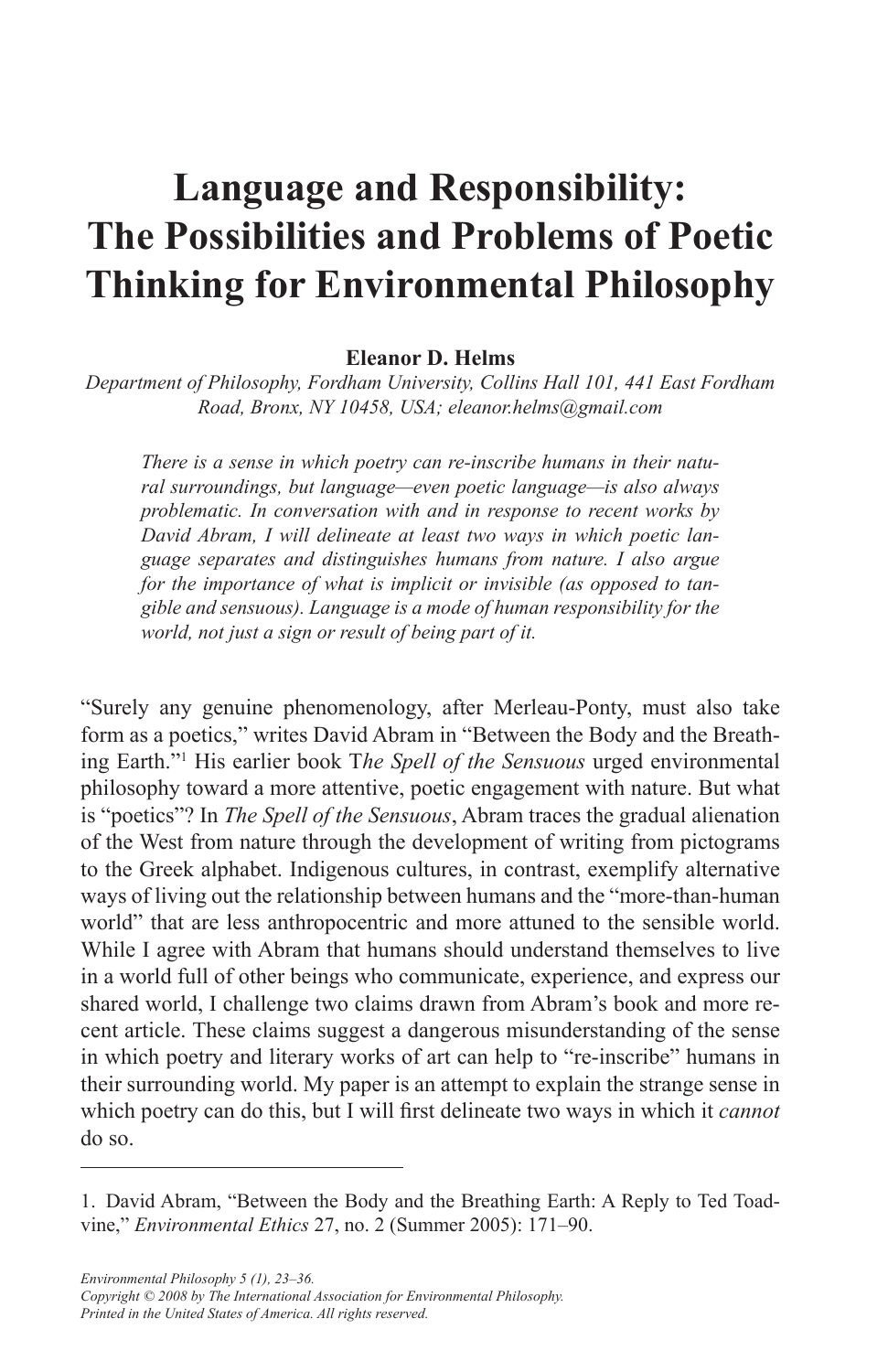*ly* to poetry. It does not appear (as if from nowhere) with the development of a how poetry awakens human consciousness from the real *to* and *for* the possible First, Abram claims that poetry does not draw attention to itself but rather moves the reader or hearer directly to the sensible world� One of Abram's main concerns is to show how conceptual or scientific language does *not* do this, because the signs that evolved from pictograms drew attention toward themselves instead of directing attention toward the sensible world� The human task becomes, through poetic language, to re-inscribe ourselves in this sensible world by understanding it as communicative and expressive. In the next section, I will argue—drawing on Aharon Appelfeld, Robert Sokolowski, and Mikel Dufrenne—that poetry does the opposite of what Abram hopes: it draws attention to itself rather than turning it toward the visible world. In other words, I will argue that poetry can be even less a means of directing our attention back to the natural world as an ordinary sign. Second, and closely related to the first point, Abram argues that poetry heals a divide that should never have existed—and did not always exist—between mind and world. I will argue in reply, drawing primarily on Martin Heidegger, that the tension and conflict between mind and world, possible and real, belongs to all language—*especial*certain kind of language, such as writing. Instead, the experience of separation between consciousness and its surrounding world is intrinsic to all language because it is intrinsic to experience itself. In all language—*especially* poetic language – that schism, conflict, or tension finds its expression or embodiment. My thesis, then, is that poetic language neither (1) directs our attention back to the real, sensible world nor (2) heals a divide between abstract thought and experience. I do agree with Abram that poetry plays an important role in understanding the human place in nature, but for opposite reasons. I will describe (or even *impossible)*. In this way, poetry acknowledges, expresses, and even affirms a gap between mind and world, possible and actual, thinking and being, that belongs essentially to human experience.

## **What is Poetry?**

I would like to address Abram's two claims in more detail before moving on to what I think is a better description of the human relation to the non-human (or "more than human") world. Abram carefully traces the evolution of signs from pictograms, detailing how humans distanced themselves from the sensible world with each change. For instance, with the introduction of vowels in Greek writing, written words became nearly self-sufficient, whereas Hebrew writing had depended on the reader to supply the "breath" of the vowel sounds.<sup>2</sup> Without turning history backward, Abram does think that poetry can restore participation of the senses in reading. Poetry draws on imagination, feeling, and memory of the sensible in ways that prosaic or scientific writing

<sup>2.</sup> David Abram, *The Spell of the Sensuous* (New York: Random House, 1996), Ch. 4, esp. 102.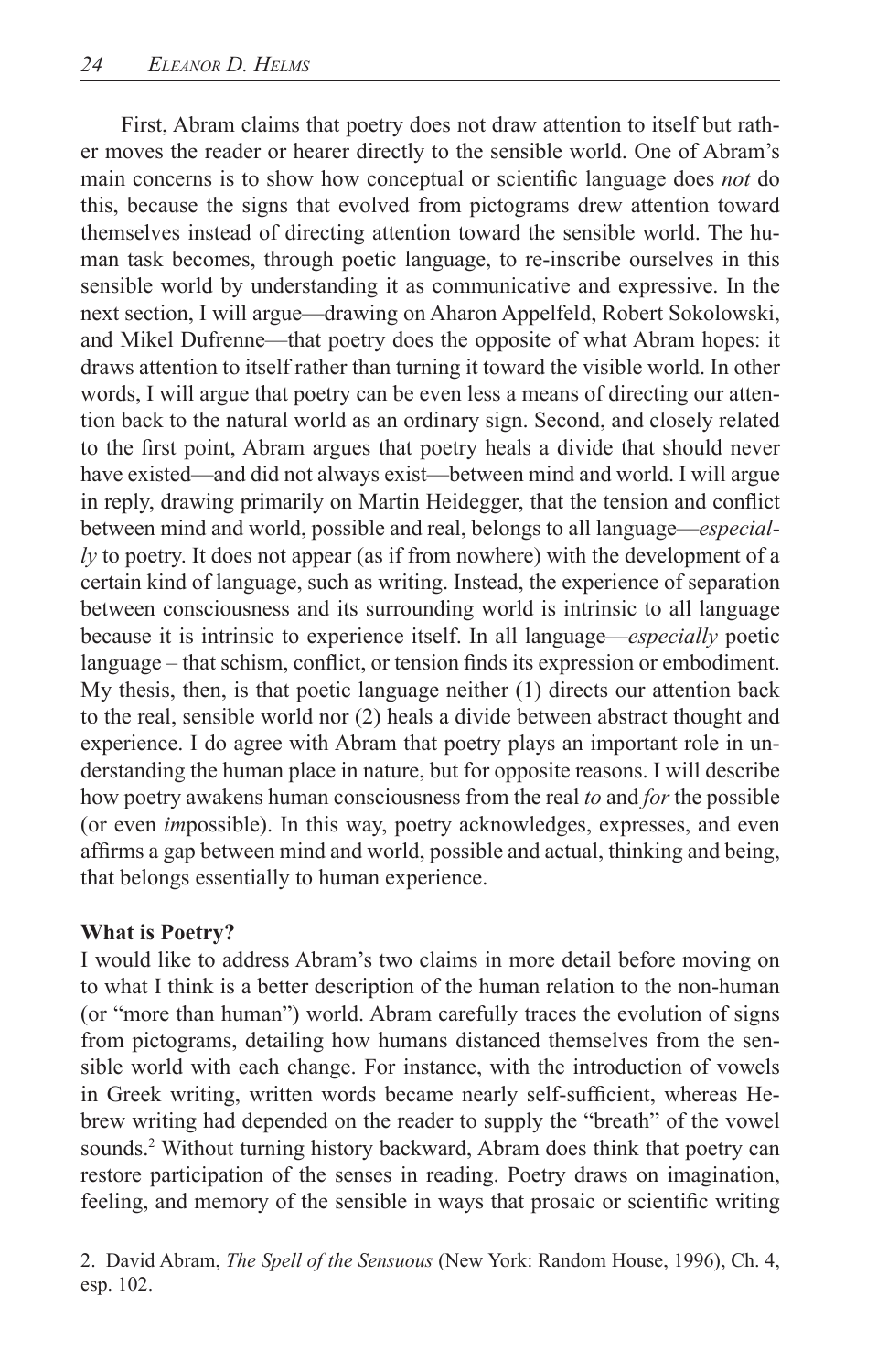does not. However, I do not believe involving the senses in these ways directs attention any more authentically or concretely to the real, sensible world. In fact, several philosophers of literature argue the opposite: poetry is expressive of human experience precisely because it does not point toward real objects in the world but instead to the possible, impossible, and imaginary.

For example, in the decades following the Holocaust, Aharon Appelfeld explored language and poetry in search of a response to philosophers like Theodor Adorno who claimed that nothing could be said or written about the Holocaust. It was a singular, unspeakable, and indescribable event. Appelfeld, among others, argued that the way to restore the humanity and uniqueness of Jews who had been objectified and dehumanized was through literature, especially fiction. Even more than objective, factual, perhaps "truer" accounts, literature was able to preserve the unspeakable *as unspeakable*. In Appelfeld's novel *For Every Sin*, the main character, Theo, wanders after being released from a concentration camp, encountering strangers and relatives, memories and the present, indiscriminately.<sup>3</sup> Despite the trauma everyone has suffered, the conversations revolve around "familiar" things (cigarettes, family, music) which in this context are out of place, even absurd. The novel suggests that what is needed is not a direct engagement with the event of the Holocaust (the unfamiliar) or even a return to normalcy (the familiar) so much as a restoration of the *boundaries* between familiar and unfamiliar in this next context, restoring the privacy and individuality of each person. Because literature is able to leave much of what it communicates implicit and unspoken, it is the kind of language that can restore such boundaries.<sup>4</sup> The task is not to face the event but to gather oneself apart from it, where it can remain firmly outside and not masquerade grotesquely as part of the everyday. Literature is the saving power not because it promises unity or directs the reader toward concrete events but because it restores the difference between the human world (of the writer and readers) and the (invented) events. Ordinary language, on the other hand, just because it is ordinary, cannot help turning what it describes into part of the everyday, ordinary, and public.

Poetry attracts thinkers like Abram for the same reason fiction appealed to Appelfeld: it deals with the unconceptualizable. It is a promising possibility for those concerned with domination of nature by humans and concepts. Unlike Appelfeld, however, who seeks a clear demarcation of speech and the unspeakable, Abram is arguing for a *similarity* among all beings as physical perceiving and perceptible. Instead of conflict, there must be solidarity.<sup>5</sup> He thinks that poetry, by attuning us to the sensible qualities of the world, will re-direct humans to the sensible qualities of nature and restore a relationship

<sup>3.</sup> Aharon Appelfeld, *For Every Sin* (New York: Grove Press, 1989).

<sup>4�</sup> For more explicit statements of these points, see Aharon Appelfeld, *Beyond Despair*, trans. Jeffrey M. Green (New York: Fromm International, 1994), Lecture 3.

<sup>5</sup> Abram, *Spell*, 93�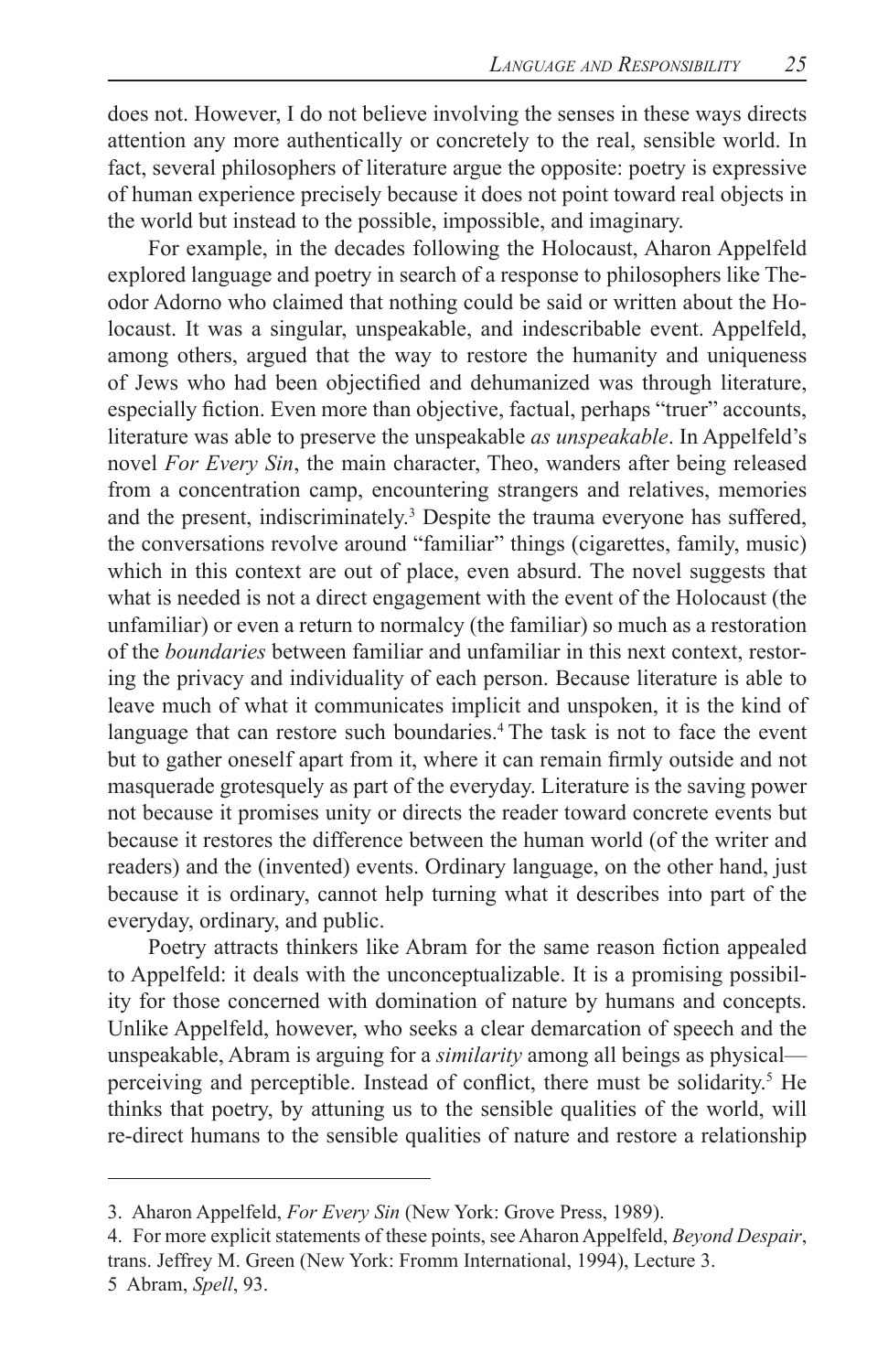with it. But Appelfeld turns to literary language for the opposite reason—to achieve a *distance* from his subject (the Holocaust), setting it safely *outside*  the realm of the human. Moreover, he hopes fiction and poetic language will restore the boundaries between individual persons, creating a private space that is not available to all (as numbers and empirical descriptions would be).<sup>6</sup> Appelfeld rejects more objective, statistical accounts of the Holocaust not because they "abstract" the teller from the events (as Abram would likely point out), but because it does not place them far enough away. That is, it does not protect a human, private, and creative space apart from the inevitable, "true" (i.e., factual) events of the Holocaust. Abram would likewise challenge the use of bare facts and numbers as more truthful than personal descriptions, but for different reasons. Abram emphasizes the communicative/expressive aspects of the sensible world, especially its possibilities for solidarity. For instance, it would not include such abstract meanings as "belief," which cannot be depicted.<sup>7</sup> In contrast, Appelfeld looks to poetry because it expresses the private and interior, or what can only be expressed in words, rather than what is visible to all.

disorienting, deceptive, unstable, and even impossible. It is quite clear that the Appelfeld's use of setting and space in the novel embody what he believes creative literature can do. The reader has difficulty in describing any consistent geography. The setting of *For Every Sin* would best be described as shifting, novel does not intend to inscribe the reader into any physical, sensible space. Instead, the novel describes the human *interior* landscape of confusion and disorientation, suggesting rather that such inscription is impossible. Poetry is a way of engaging the events of the Holocaust not because it re-orients humans in the concrete, sensible world, but because it describes the experience of a singular, particular human being as separated from it. The depicted landscape mirrors the human interior, but not because the human being experiences empathy with what is external, as Abram suggests.<sup>8</sup> Instead, the landscape is remade into a geography that is physically impossible in order to *create* such a resonance or mirroring between human and world. In this case, poetry does not restore a solidarity or unity between humans and the natural world but rather restores the private space of individual stories. These stories and experiences cannot be made public or visible as a real landscape might—except through words, just because they present what is *not* sensible and could never be depicted.

What of Abram's claim that a sign draws attention to itself while a picture directs attention to the real world?<sup>9</sup> Even if in special cases, such as engaging with the Holocaust, we want to distance ourselves from the real for the purposes of communication, is Abram not generally correct that ordinary prose,

<sup>6.</sup> Appelfeld, *Beyond Despair*, Lecture 3.

<sup>7.</sup> Abram, *Spell*, 98.

<sup>8.</sup> Cf. Abram, *Spell*, 127.

<sup>9.</sup> Abram, *Spell*, 97, 107.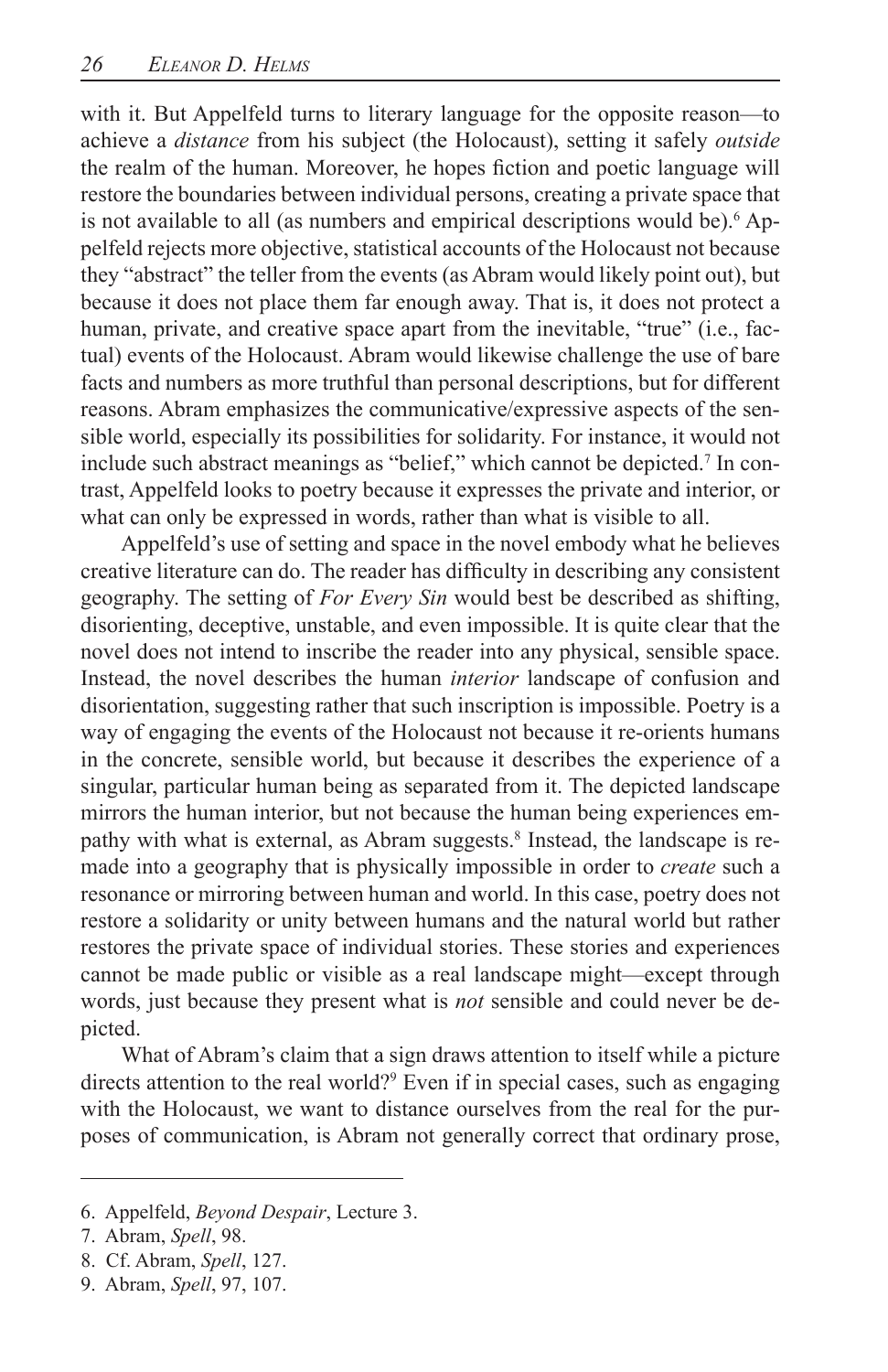because it allows "our sensory reciprocity with the rest of the sensuous  $\dots$  to with its abstractions, introduces an unfortunate distance from the sensible? Abram claims that poetic language can help restore our relationship to nature come to voice."<sup>10</sup> Abram's critique of writing is that non-pictorial signs turn attention away from things in nature and instead to the sign itself.<sup>11</sup> Signs (that is, words, especially the Greek alphabet) are not inherently harmful, but they demand our attention so much more insistently than the sensible world that they overpower it. $12$  By contrast, pictograms that maintain their roots in the sensible recall attention to the physical things to which they refer—and from which they originate—in the world.<sup>13</sup> Abram is right that there is an important distinction to be made between words or signs, on the one hand, and pictures on the other. But is it true that pictures and works of art refer us to the physical, sensible world while signs entrap us in the human world?

chair" brings that particular chair to mind. A picture of her chair also brings it Phenomenologist Robert Sokolowski makes the opposite claim: A picture of a chair invites the viewer to linger on the picture (to consider its perspective, shading, medium), but the word "chair" directs attention immediately to the chair it signifies in the world.14 Both words and pictures "presence" a thing, and words do so with less interference from the word itself. One might point out that the word refers to an abstract chair while the picture presents a particular one, but that need not be the case. The phrase "my grandmother's rocking to mind, but the picture invites me at the same time to appreciate this particular depiction (perhaps as my little brother draws it). In fact, there may be no real thing depicted at all. Sokolowski writes of a painting of a kettle, "I can still refer to 'the' kettle depicted in my painting, and when I do so I need not refer to a kettle in some storage cabinet; I mean the one in the painting."<sup>15</sup> In what way, then, do pictures return us to the real world?

tions. A painting of a haystack makes present the colors and angles of a real I do not mean that a picture and word equally involve the senses or emohaystack, and—if the painter is a real painter—something of the *bodily* feeling of vastness I have when standing in a field that has a haystack. Looking at the picture involves and awakens my senses in a way that staring at the word "haystack" on my wall would not. Sokolowski agrees: pictures evoke the bodily response we would have in the presence of the real thing.<sup>16</sup> But just because a picture is itself a thing occupying space that invites our attention, it does not turn us (the viewers) to the real, sensible world but encourages us

16. Ibid., 15.

<sup>10.</sup> Abram, "Between the Body," 190.

<sup>11.</sup> Abram, *Spell*, 97.

<sup>12</sup> Ibid., 178.

<sup>13.</sup> Ibid., 97.

<sup>14�</sup> Robert Sokolowski, *Pictures, Quotations, and Distinctions* (Notre Dame: University of Notre Dame Press, 1992), 21.

<sup>15.</sup> Ibid., 21.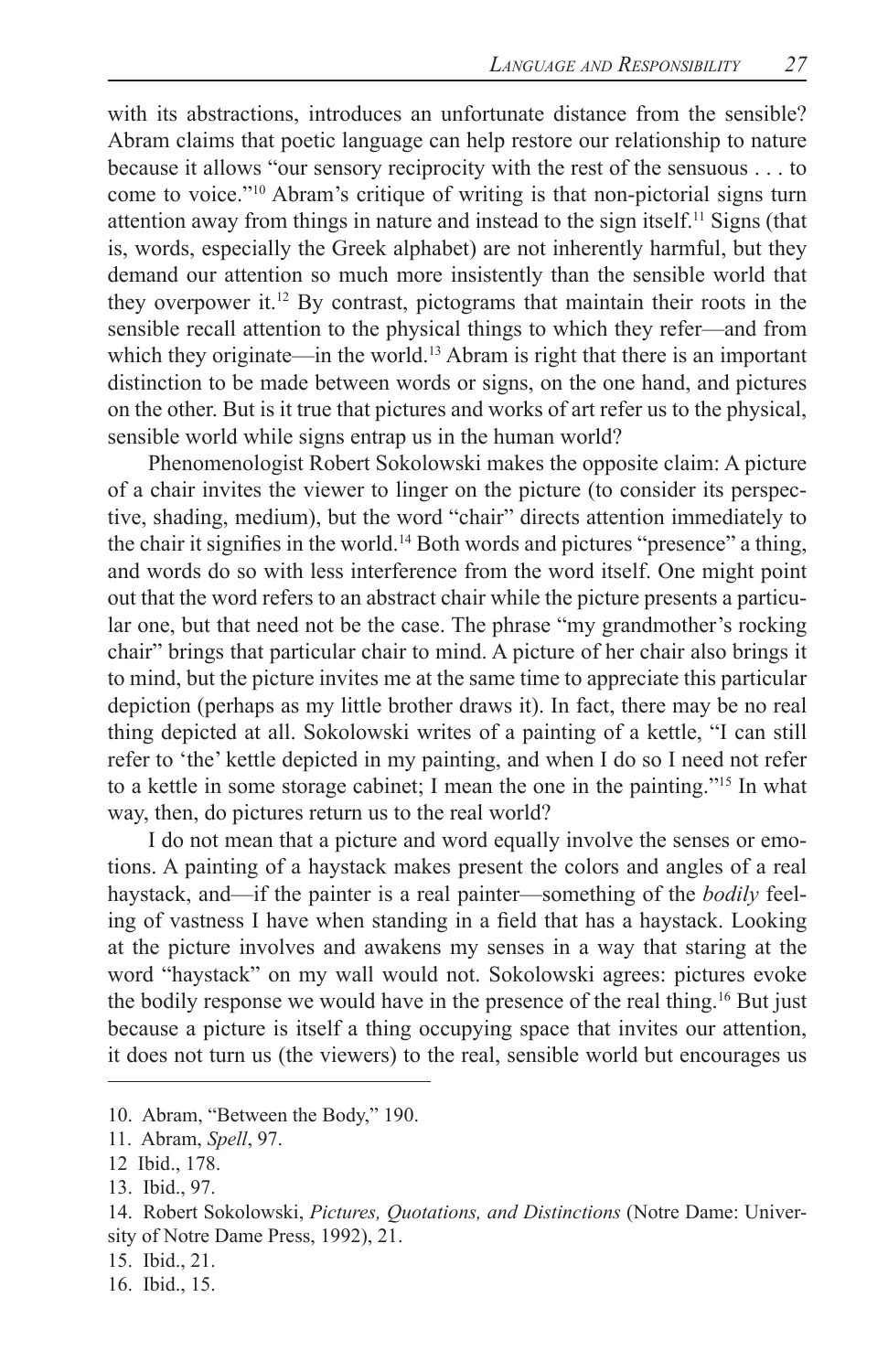to stand looking at the picture. It may awaken us to our senses in general, or produce the feelings we *would* have in the presence of the real object, but it is not obvious that good art helps attune us to the natural world. Why go to a field to see a haystack at sunset myself when Monet has depicted it here so well? A picture can lure us away from nature as well as does a sign—even more so, if it is a better substitute.

Yet Abram argues that a work of art, especially poetry, can restore the human relation to the sensible, healing the rift caused by signs which—with the introduction of vowels—became too self-sufficient, introducing a "reflexivity" between the writer and her own writing.<sup>17</sup> Somehow poetic writing will free humans from this absorption with signs; in this way, it is more like a picture than a sign. I agree with Abram that poetry (and any literary work of art) is more like a picture than a sign, but precisely for that reason it—like a picture draws attention to itself. Mikel Dufrenne, another philosopher of literature, affirms that drawing attention to itself instead of to the real world is *essential*  to any work of art, including poetry.<sup>18</sup> The truth of a work of art (or aesthetic object) is internal to the work and cannot be verified in experience. Dufrenne writes,

Any work which attempts to be true in terms of the external world and not in terms of itself, that is, any work which claims that its meaning is verified in reality because it takes account of reality (either by calling us to know the real or by inciting us to act in a concrete way), is not an aesthetic object.<sup>19</sup>

which "disappear behind the signification they present."<sup>20</sup> A sign refers to a Dufrenne explicitly contrasts aesthetic objects (such as poetry) with signs, thing in the world and "disappears" behind the thing; it has fulfilled its task of making the thing present. In contrast, the aesthetic object remains with us, demanding attention, drawing us not to the world but to a meaning internal to the work of art. How can poetry help us be "reinscribed" back into the real, sensible world when—like all art—it covets our attention for itself? This was just Abram's criticism of signs, but I am arguing that it is actually *more* true of pictures, painting, and poetry.

This would be a problem if the task were, as Abram thinks, to restore a relationship with the real and sensible world through poetry, which was distorted by appropriating language as a peculiarly human characteristic. Instead, I will argue that the task is to acknowledge more fully our peculiar human responsibility for nature, grounded in our ability to imagine possibilities beyond the real. Poetry is important not because it restores humans to our actual surround-

- 19. Ibid., 116.
- 20. Ibid., 123.

<sup>17.</sup> Abram, *Spell*, 107.

<sup>18.</sup> Mikel Dufrenne, *The Phenomenology of Aesthetic Experience*, trans. Edward S. Casey et al. (Evanston: Northwestern University Press, 1973), 122.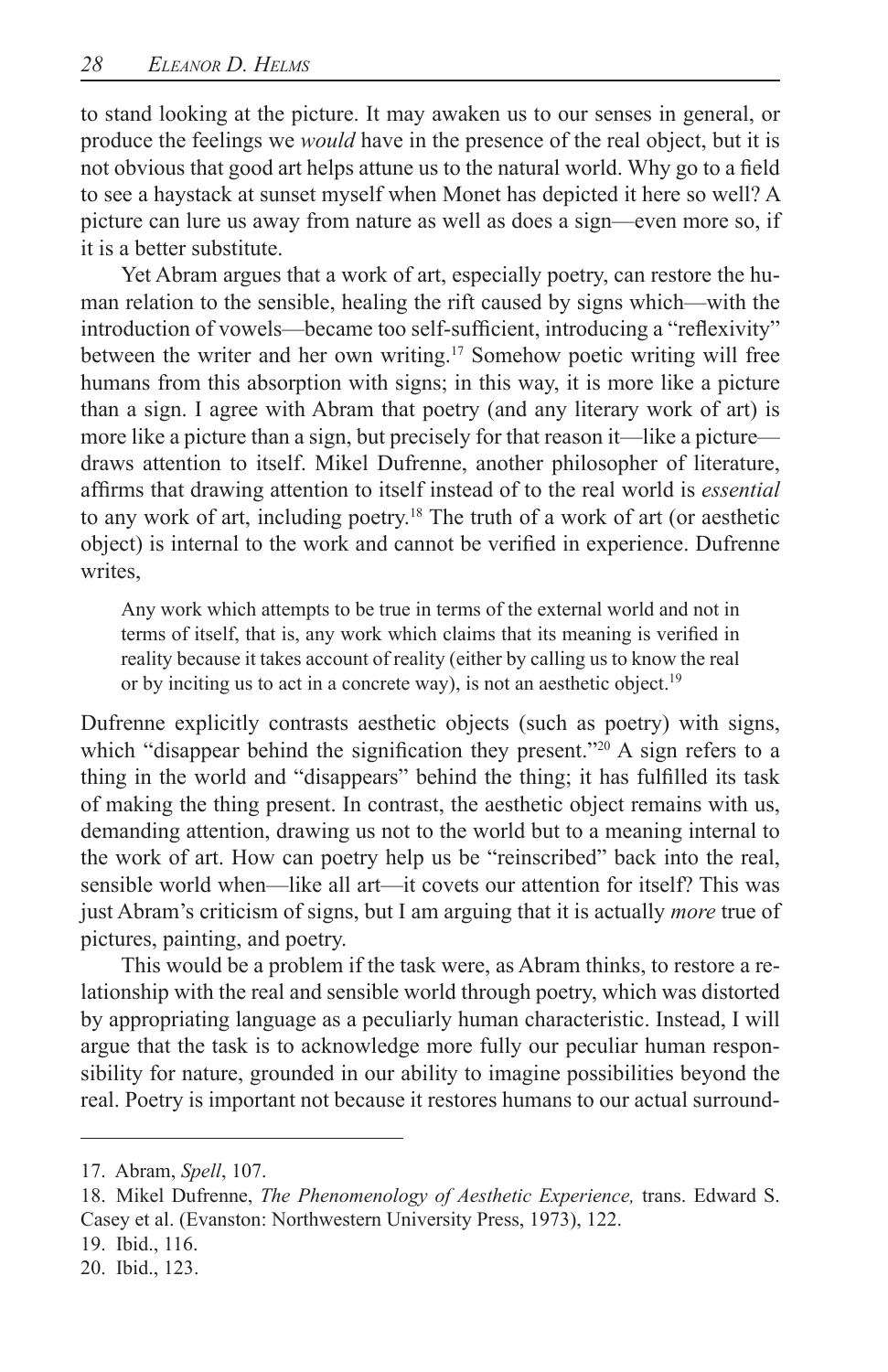ings but because it encourages the dreaming of the unreal, allowing us to orient ourselves toward the future and toward possibilities which may never come. Poetic thinking is full of "what if," and it is this "what if" aspect of humans that enables us to imagine new solutions for current problems. It also enables us to frustrate or deny our immediate desires for comfort, ease of living, or foods we enjoy if we perceive that they endanger the survival of other species or our own future survival. This ability to act for the good of the whole, including other species, is a peculiarly human responsibility, made possible by our ability to see our own existence as contingent.

From Appelfeld and Dufrenne we learn two things about poetry, each of which has a bearing on Abram's first claim above. First, poetry does not tend toward unity but establishes boundaries between the familiar and unfamiliar. Second, it does not direct us to nature (the real, sensible world) but solicits our attention for itself, for a meaning internal to the work of art that is expressed in the sensuous aspects of the art, not the world. In what way does having our senses awakened to a poem—besides a general reminder that we *have* senses—bring us any closer to being part of a more-than-human world? I do think that poetry can restore a relationship between humans and the world, but only as it draws attention to the *difference* between humans and the non-human and so to a human responsibility to "belong to" and "keep watch" over nature—as I will elaborate below. Abram's primary emphasis on the similarity (or solidarity) between humans and other beings risks obscuring the peculiar capabilities and responsibilities of humans. I will argue that, although participating sensually in a poem does not direct us to participate or belong to the real, natural world, poetry does awaken us to a sense of *responsibility* that underlies the human place in nature. An important philosopher to address on the role of art in human participation in the world, of course—particularly if it entails a sense of oneself as contingent—is Heidegger. I will argue that Heidegger agrees with Appelfeld that poetry preserves boundaries between familiar and unfamiliar and with Dufrenne that it does so just by drawing attention to itself rather than referring to things in the real, sensible world. Through Heidegger, I will develop an account of language that explains why it is both the problem and the solution to the problem of human alienation (considered precisely as Abram does, as abstraction) from the more than human world. In doing so, I affirm that language belongs—in important ways—exclusively to humans, as the origin of our responsibility to and for the world. It does not follow that language can be used to justify exploitation or domination, as I will address in my concluding section.

## **Heidegger: Poetry and World**

As discussed above, Sokolowski does write that art "presences" the real world.<sup>21</sup> Why then does it not, as Abram suggests, direct its viewers toward the sensible

<sup>21.</sup> Sokolowski, 15.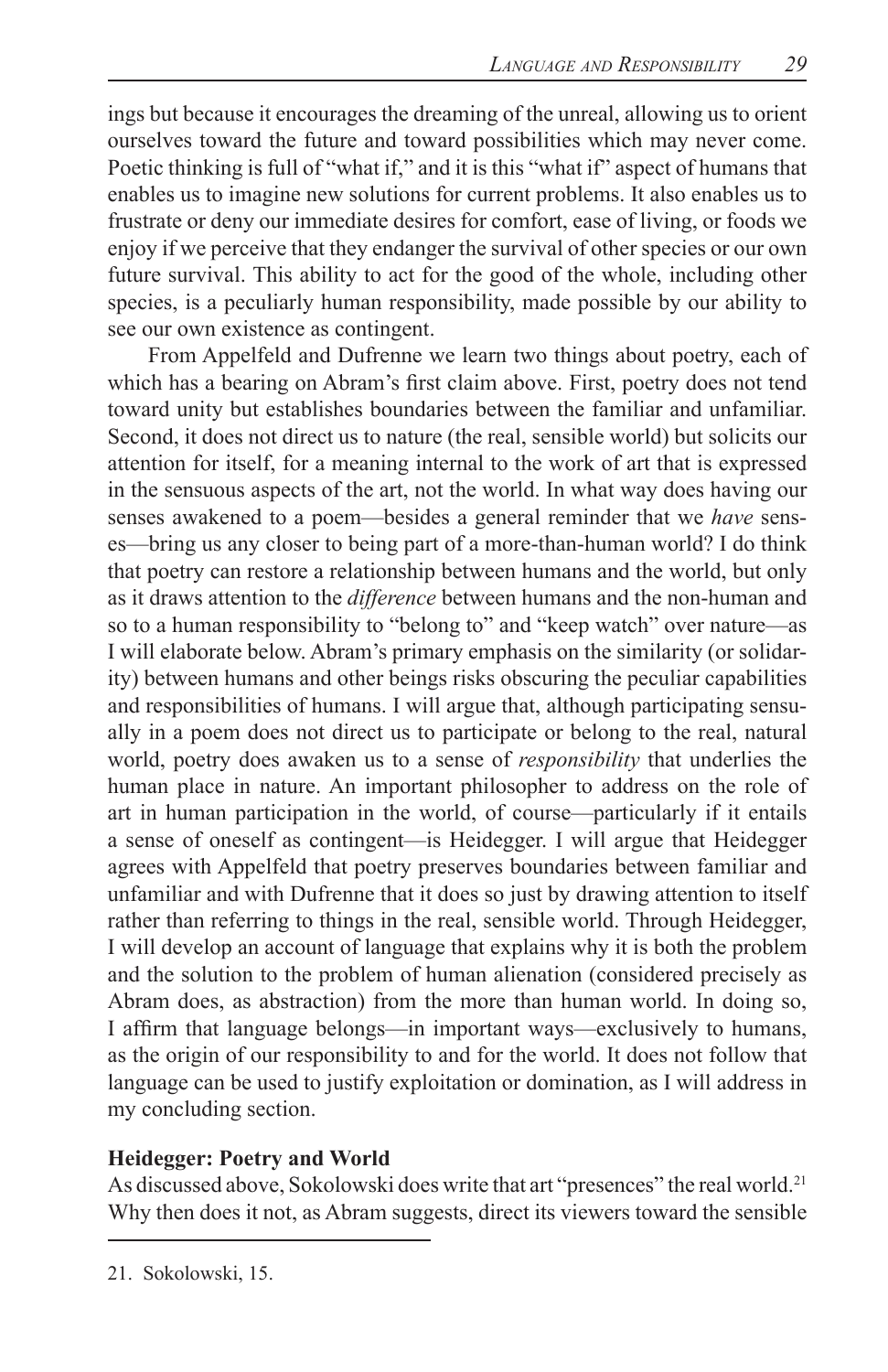and real? Sokolowski goes on to explain that pictures "make present" what is real only by also making possible its absence—that is, for example, by introducing the possibility that there is no real kettle at all. Sokolowski writes,

Only because we have become the kind of being that uses names, only because we have come to distinguish between a thing and the presence of the thing, can we take something as a picture of that thing: then we achieve the presence of the thing without having the thing itself there.<sup>22</sup>

To the extent that pictures do "make present" the real world, they also draw attention to the possibility of its absence. I argue in this section that all language, even poetic, brings the possibility (even anxiety) of absence—that is, of contingency.

In "The Origin of the Work of Art," Van Gogh's painting discloses the human world and how Heidegger thinks Earth appears (just as what does not appear) in relation to it. Heidegger agrees with Dufrenne that a work of art does not refer to real things in the world but instead *makes present a whole world*. The shoes depicted in Van Gogh's painting have meaningful reference in a world of tools and work. The shoes are useful to the peasant woman because they are a "reliable" part of her world. Through the painting, by contrast, we become aware of these familiar relations as a world and may also become aware that we, too, have such a world of familiar landscapes and useful things that structure our daily activities. We do not come to this awareness by being attentive to any particular part of our familiar, reliable world. By looking for the shoes if they are missing, or having to repair them, they could become "conspicuous" in the woman's world—just like the hammer in *Being and Time*. But the fact of not being able to find a hammer or pair of shoes does not usually—or perhaps ever—result in a new, authentic awareness that we live in a world full of things that exist as part of a meaningful web of relations. That awareness, Heidegger thinks, involves an awareness not just that any object may break or be lost but that the whole world *as world* depends on the human being who lives and works, for whom the things have meaning. Because Van Gogh's painting gathers the world as world in this way, it enables us to see and attend to these relations. As depicting a single thing (such as a kettle) affirms the possibility of its absence making present a whole world (as Van Gogh has managed to do, albeit by painting just one part of it), Heidegger thinks that Van Gogh has captured the contingency of that world—and of "world" itself.

Heidegger makes the strong claim in *Being and Time* that there is no world without humans to gather it.<sup>23</sup> It is tempting to take the later Heidegger's "Kehre" as simply a reversal of this subjective beginning, as Abram seems to have

<sup>22.</sup> Ibid., 24.

<sup>23.</sup> Heidegger writes in "The Thing" (in *Poetry, Language, Thought*, trans. Albert Hofstadter [New York: HarperCollins, 1971]): "When and in what way do things appear as things? They do not appear by means of human making. But neither do they appear without the vigilance of mortals" (181). He concludes, "Men alone, as mortals, by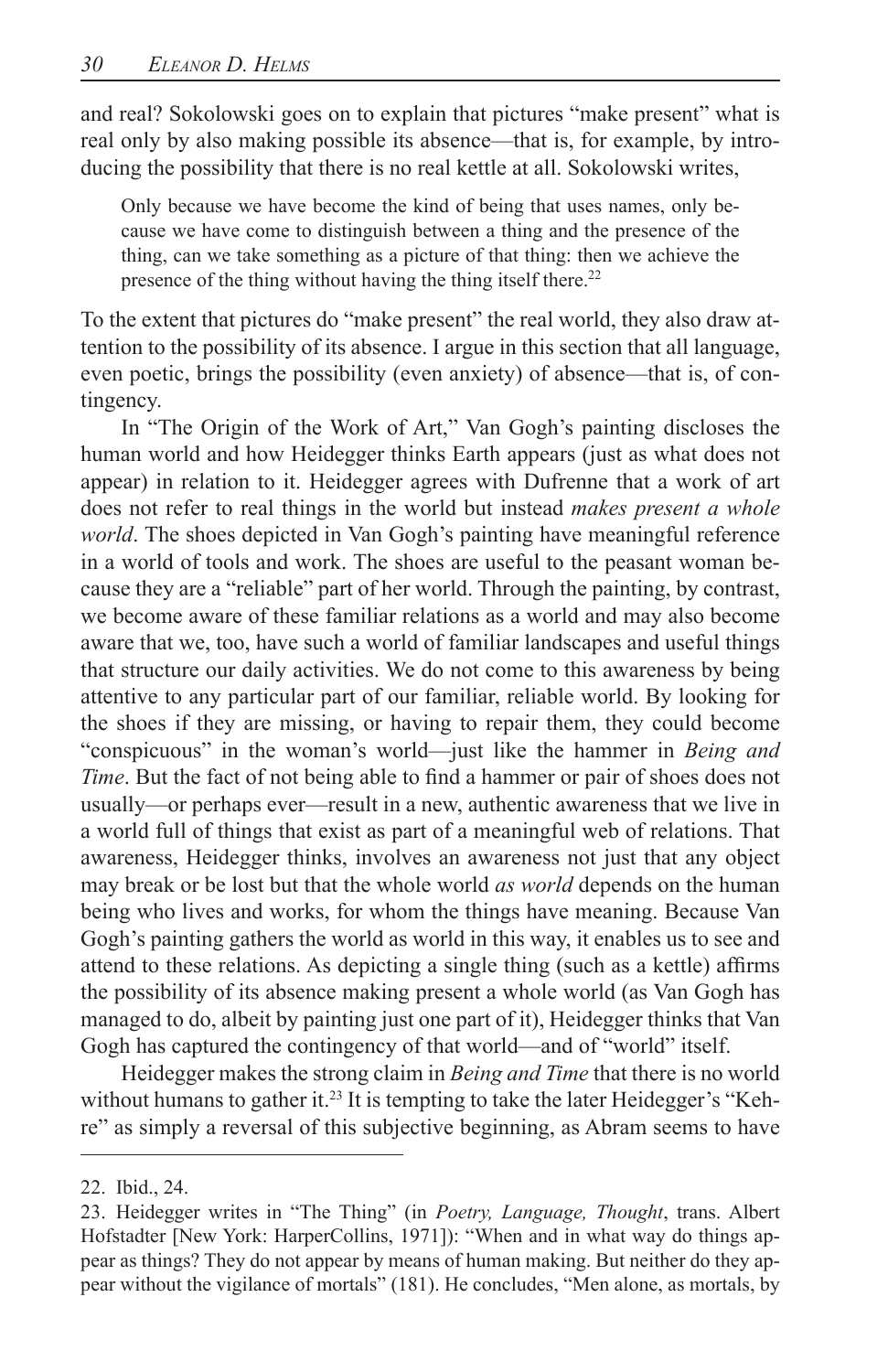also see it as *someone's* world. "I," the viewer or artist, am not in the paintdone. Because Abram wants to attend primarily to the style of philosophers<sup>24</sup> or, in Abram's words, "to accomplish a creative reading"25—I have tried to address Abram's ideas directly rather than question their origin in Heidegger or Merleau-Ponty. Nevertheless, it is worth noting that, far from softening his emphasis in *Being and Time* on the relation between human beings and world, Heidegger states explicitly in the later work that animals do not have a world.<sup>26</sup> It is only with *Being and Time* as a background and these later, explicit articulations of world that we can understand what Heidegger means by "gathering" and "world" in texts like "The Origin of the Work of Art." Animals do have concerns and familiar, meaningful objects, and they can refer to these objects or mourn their absence. Yet in "Building, Dwelling, Thinking," Heidegger writes, "Men alone, as mortals, by dwelling attain to the world as world."<sup>27</sup> What would *world* be, in this sense? Abram emphasizes the similarity between humans and animals because he wants to avoid abstraction and objectification of one's environment. But humans gather and dwell in a world, in this Heideggerian sense, precisely because they can abstract themselves from it. That is, humans can see both its continued existence and their place in it as contingent, disclosed as nothingingness in the face of their mortality.<sup>28</sup> The capacity to see the world as a web of relation is *just the same* ability to see oneself apart from it, of perhaps severing those relations (as certainly happens in death). I am arguing here that this realization is also a condition for understanding the world as one's responsibility—that is, as something that must be *maintained*. The artist who can gather the world of a peasant woman into a work of art can

dwelling attain to the world as world. Only what conjoins itself out of world becomes a thing"  $(182)$ .

<sup>24.</sup> Abram, "Between the Body," 190.

<sup>25� &</sup>quot;Merleau-Ponty and the Voices of the Earth," in *Minding Nature: The Philosophers of Ecology*, ed. David McCauley (New York: Guilford Press, 1996), 83. Quoted in Ted Toadvine, "Limits of the Flesh: The Role of Reflection in David Abram's Ecophenomenology," *Environmental Ethics* 27, no. 2 (Summer 2005): 155-70.

<sup>26.</sup> See *Introduction to Metaphysics*, trans. Ralph Manheim (New Haven: Yale, 1959),

<sup>45�</sup> Heidegger does write in *Introduction to Metaphysics* that animals have an "impoverished" world. The difference is not a softening of the claim but rather a different sense of "world." Animals certainly have purposes, projects, concerns, needs, and familiar things—but because they do not suffer anxiety over their death or even curiosity regarding their origin, they do not become aware of their world "as world." If we are wrong, and they do so, then perhaps they can help us in gathering it. But we cannot build an ethics on the possibility that they can—both because so many things we also want to protect clearly cannot (trees, canyons) and because it distracts attention from the fact that "gathering world" is not a privilege we should fight over but something we need to be actively *doing.*

<sup>27.</sup> Heidegger, "The Thing," 182.

<sup>28.</sup> Heidegger, *Being and Time*, trans. Joan Stambaugh (New York: SUNY, 1996), 255, 283–85�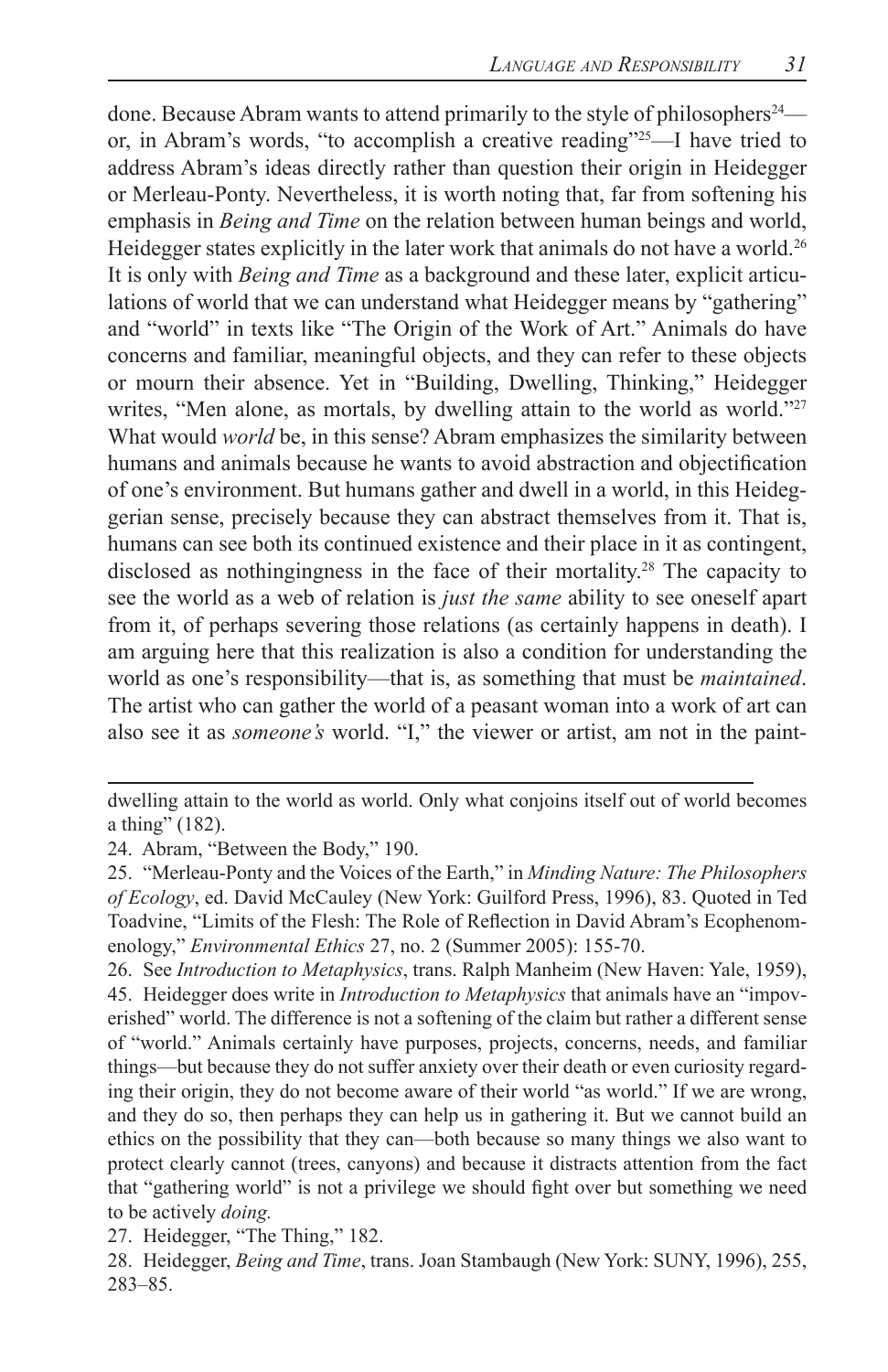ing. The shoes in the painting are not *mine*. I realize that her world is a world because she is the center of it—not because she masters it, but because she lives in it and cares for it. The peasant woman's world is held together by—or simply is—her work. The peasant woman might herself see this, but insofar as she does so, she abstracts� That is, she sees her world as *belonging* to her rather than herself as a part of it, related to it as any other part to a whole.

This human, Heideggerian world, then—as distinct from an animal's world—has as the condition for its possibility the peasant's (or the artist's) own ability to see this world as *hers* and so as dependent on her activities. That is, knowing that it is hers is no different from the ability to abstract herself from it. As Heidegger is fond of repeating in various forms (especially in his discussion of "enframing" *[Ge-stell]* in "The Question Concerning Technology"), the possibility of losing the world, because it depends on work and activity, is also the possibility of keeping it. An authentic relationship with nature is possible only as we understand that it is in an important way contingent. Namely, we understand our relationship to world only as we confront our own mortality, understanding for the first time the sense in which this meaningful nexus of relations is ours. $29$ 

This point is made more negatively by Max Scheler in *Man's Place in Nature*. In this late work, Scheler argues that reason and abstraction allow humans—unlike animals—to frustrate their own drives.<sup>30</sup> Reason allows them to see the whole *as whole* and place themselves in it, which in turn makes it possible for them to sacrifice their own desires for the good of others.<sup>31</sup> His important insight is that humans must demand something of ourselves which we would never demand of animals. We would never expect animals to voluntarily curb their populations, construct smaller dwellings, challenge their food sources, or consume fewer (or different) resources for the good of other species, especially if no negative effects were immediately apparent. But we environmentalists do not hesitate to demand these sacrifices of ourselves, and to look askance—perhaps even with bewilderment—at those who refuse to participate. Then at the same time we encourage these same others to understand that they are not outside nature but part of it. How can humans both see themselves as part of nature *and* the bearers of this strange responsibility to act in ways that do not come naturally—i.e., to use resources more efficiently, think of the good of other species, and produce fewer of the things they want? Do humans have a peculiar role and responsibility, not reflected or modeled by the rest of nature—or not?

If humans do have a peculiar responsibility for the rest of nature, what does it look like? Both Heidegger and Scheler emphasize the importance of

<sup>29.</sup> See especially Heidegger's description of *Angst* in *Being and Time*, 176, 177.

<sup>30.</sup> Max Scheler, *Man's Place in Nature*, trans. Hans Meyerhoff (New York: The Noonday Press, 1961), 40-46.

<sup>31.</sup> Ibid., 44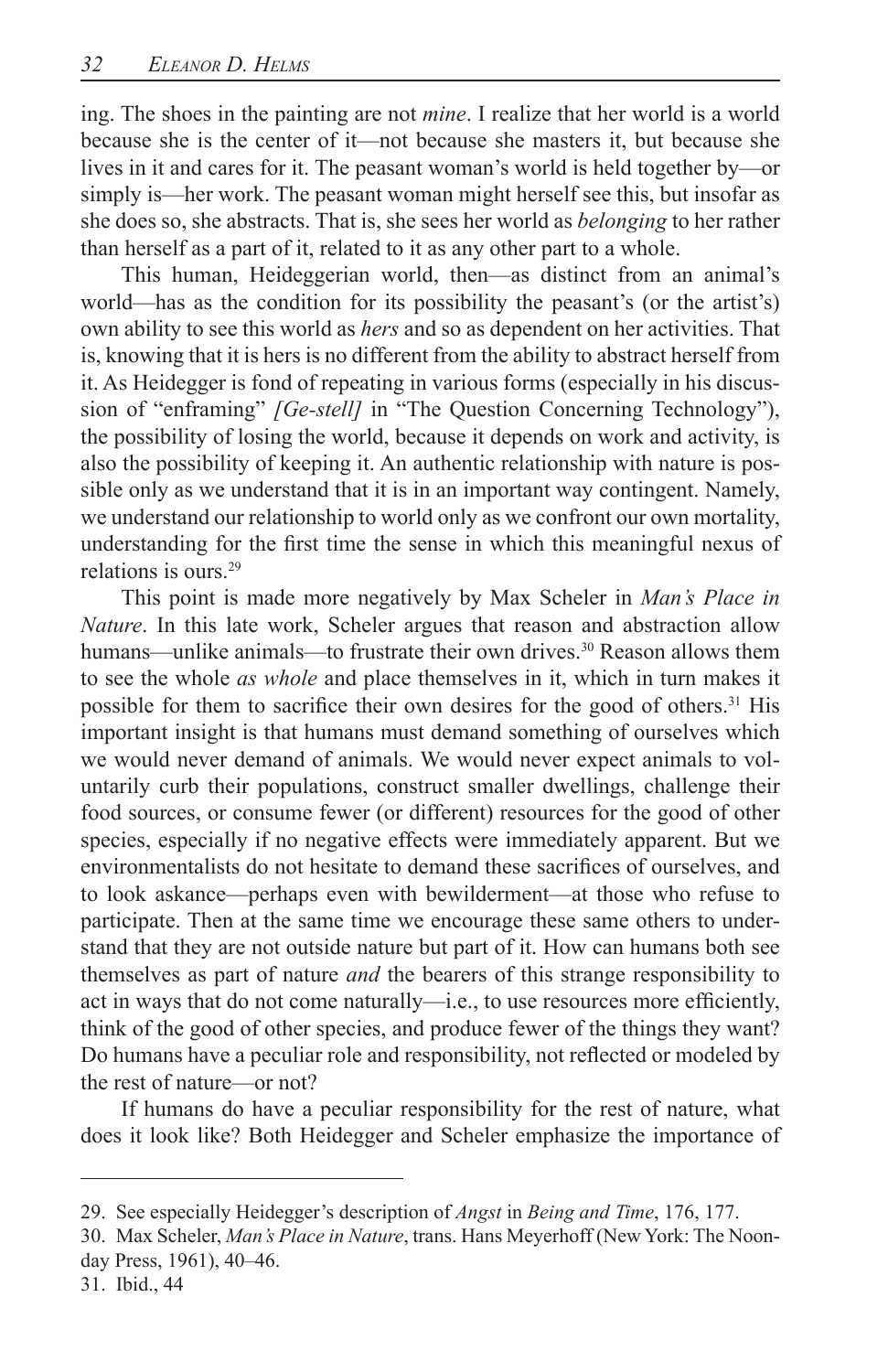*humans* speak. Our speaking, or our peculiar manner of it, brings with it a kind *modality* for the human relationship to world. Through reason—even abstraction—a human being can recognize her own relationships as actual but not necessary and so as something which she is responsible to maintain. What does this have to do with poetry? Poetry and other works of art have in common not merely that they express—as Abram emphasizes—but that they are creative. The human ability to dwell in different modalities (the possible and even *im*possible or fantastic) means that humans can create disorienting spaces for difficult truths (like Appelfeld), write poems with internal harmony whose truth does not depend on comparison with reality (cf. Dufrenne), and even imagine a world without oneself in it, weighing the effects of one's own actions and whether or not they are sustainable. These tasks and possibilities delimit ways in which it does not make sense to say simply that "language speaks" without reminding, as Heidegger also does, that—in peculiar and important ways or degree of responsibility that does not belong to the rest of the more-thanhuman world�

#### **Owning and Preserving the Unowned**

Some environmental philosophers are wary of speaking of human responsibility because it seems a throwback to talk of "dominion" and "domination." The difficulty is that many words which we *need* to describe our own place in nature have become contaminated with negative associations. One of these words is "ownership." Is there a way of speaking of "ownership"—that is, the world as one's "own"—without turning the world into an object or possession? The Heideggerian insight that humans gather world is made concrete by Erazim Kohák in *The Embers and the Stars*, where he writes that the task for humans is to let things "belong"—a task which we often neglect. The possibility of "belonging" is neither possession nor a merely sentimental attitude. Kohák's example is the difference between a mass-produced toy panda bear and a toy a child loves and names—in other words, which is attended to and cared for.<sup>32</sup> Kohák also alludes to a proverb that an extra coat hanging in my closet does not properly "belong" to me but to the homeless person who needs it. We are rightfully wary of any philosophy that turns nature into a human possession, but we should not let the language frighten us away from this notion of "belonging," through which we are able to see that "domination" of the natural world is not the only danger. What if our alienation from the natural world is instead a result of not letting our *human* world belong to us in the rich sense described by Kohák?

Attending to "world" is not just an inward turn to the inner life of consciousness, which would be a neglect of what goes on outside our human homes and cities. Rather, Heidegger describes "earth" as that which appears

<sup>32.</sup> Erazim Kohák, *The Embers and the Stars* (Chicago: University of Chicago Press, 1984), 128�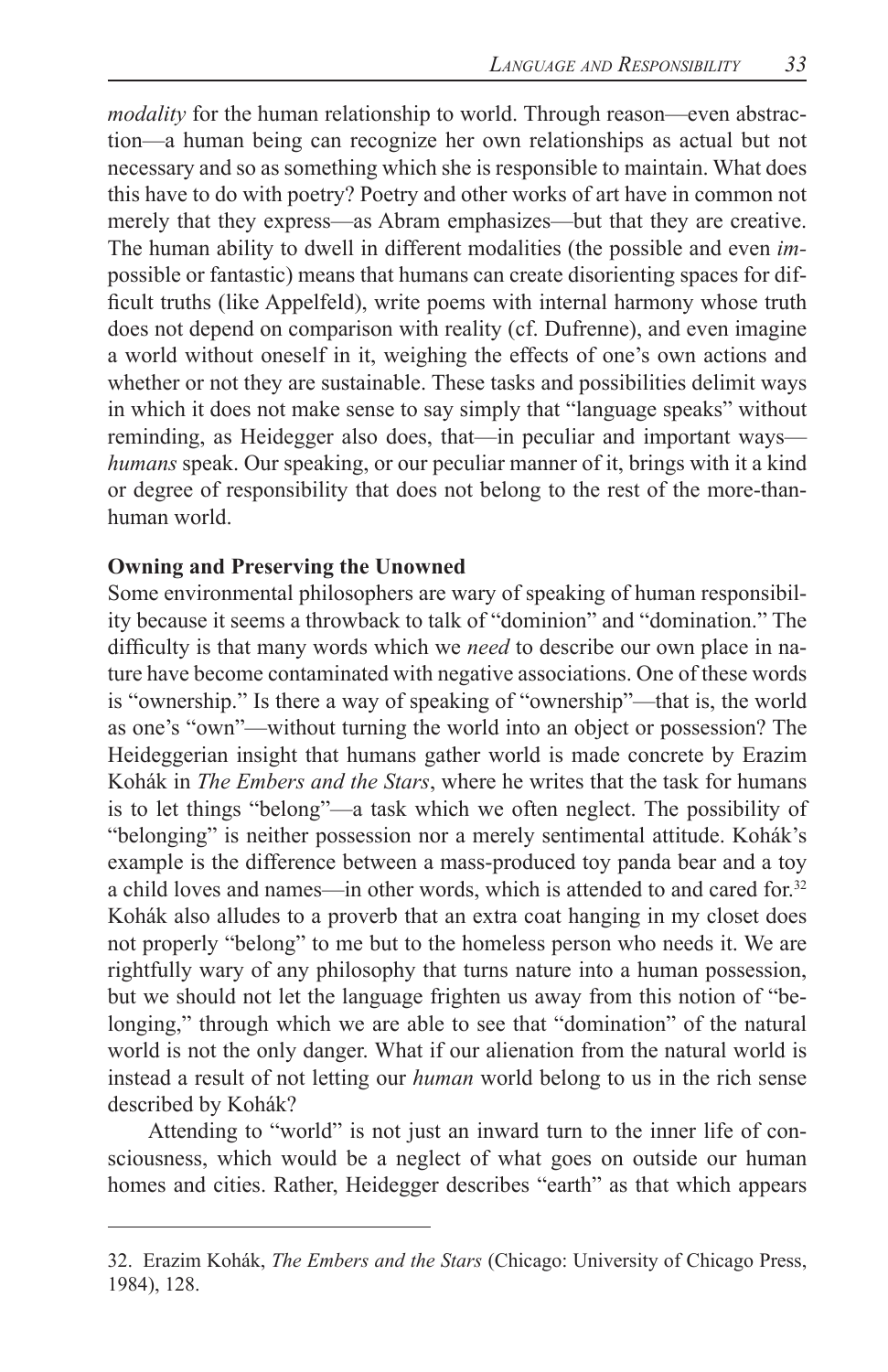familiarity—earth remains unfamiliar and wild. A kind of "relation" is estab at the edges of world. Each one of the fourfold "means" all four, such that a failure to attend to and "gather" world would mean there is nowhere for earth to appear. In "The Origin of the Work of Art," Heidegger contrasts "world" and "earth," describing each as being disclosed or "unconcealed" just in their contrast to one another. It is in relation to the temple as a space built by mortals in worship of the gods that earth is disclosed as that remaining unenclosed by world. In contrast to world—the world of human construction, work, and lished between world and earth through the boundary, but precisely in their difference and unrelatability. That is, we come to understand that humans have a task of "keeping watch"33—which is not a call to re-awaken our senses but to understand the dangers and possibilities that belong exclusively to humans as the beings who gather world.

These boundaries and contrasts address Abram's second claim, above: that poetry can heal the rift between humans and the more-than-human world that emerged historically and empirically through technological developments. Though Abram is correct in a certain sense—as I will elaborate—that language is to blame for our alienation from nature, he looks to an anthropological account of the development of language through history, as if the problem did not *essentially* relate to language as such. Heidegger writes, in contrast, that *all* language conceals; the best poetry can do is acknowledge that there is this concealment or "let the veil appear as what veils."<sup>34</sup> The problem is not with a certain kind of language (an alphabet with or without vowels) but a conflict inherent in language itself—that is, to human participation in the world.<sup>35</sup> Even

<sup>33.</sup> Cf. "The Question Concerning Technology," in *The Question Concerning Technology and Other Essays, trans.* William Lovitt (New York: Harper and Row, 1977).

<sup>34.</sup> Ibid., 25.

<sup>(</sup>trans. Richard C. McCleary [Evanston: Northwestern Univ. Press, 1964], 80). That 35. Maurice Merleau-Ponty, another philosopher Abram turns to for support, makes this point most strikingly. In *Signs*, he writes: "Man does not paint painting, but he speaks about speech, and the spirit of language wants to depend on nothing but itself" the "spirit of language" wants to be independent implies that Merleau-Ponty would not accept Abram's historical-anthropological account of writing, as if a mistaken sense of human independence from nature arose with the development of a certain kind of alphabet but was not at work already in language itself. Furthermore, for Merleau-Ponty there is a conflict between consciousness and sensible appearance that occurs in every perception (i.e., positing) of an object, as he insists throughout the *Phenomenology of Perception*, but also *The Visible and The Invisible*, as is emphasized by Douglas Low. This conflict is the possibility of abstract thought, despite his agreement with Abram that thought is not first abstract but begins in and never escapes experience. Merleau-Ponty writes: "But *precisely because* my body can shut itself off from the world, it is also what opens me out upon the world and places me in a situation there" (191). For more on the conflict between consciousness and appearance that occurs in every perception, see also Douglas Low, "The Continuity Between Merleau-Ponty's Early and Late Philosophy of Language," Journal of Philosophical Research 17 (1992).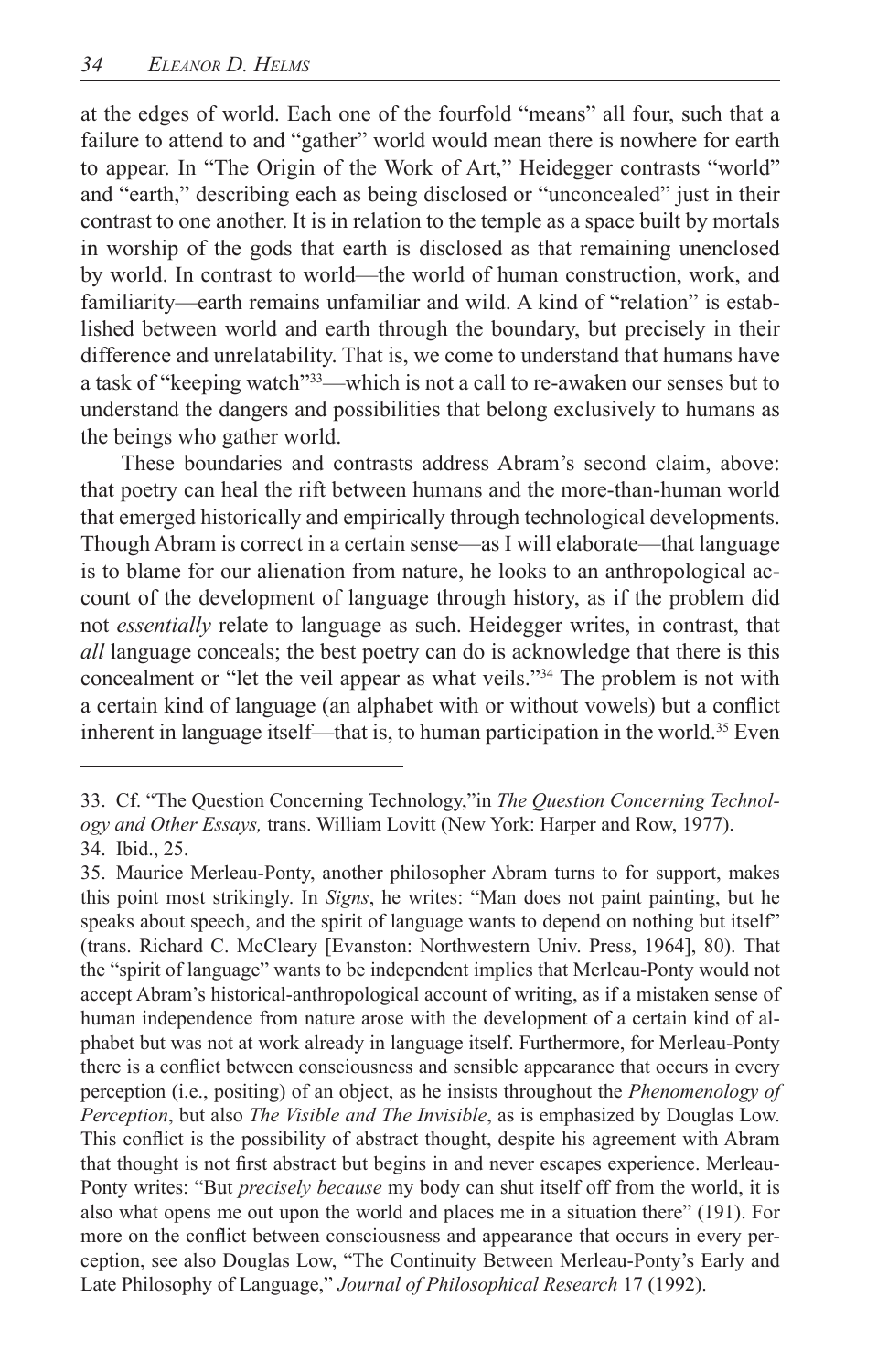though Heidegger describes the humans who gather world as themselves gathered in and by the fourfold, he preserves a task for mortals that is not done reversibly or reciprocally by earth or sky; instead, it is by assuming our distinctive (mortal) place in the fourfold that we let ourselves be gathered. Nature becomes silent to us because we do not understand our own language, our own activity of "worlding" and participation in the world by gathering it and keeping watch over it. Abram understands that language is both the solution and the problem; he does not see that it is the nature of language always to be both a solution and a problem.

Without simply saying that what Heidegger means by "earth" is convertible with the physical planet and nature, as Abram does,  $36$  we can use Heidegger's distinctions to critique the present preoccupation with "moral standing" in environmental philosophy. Though I cannot develop this critique here, the practical result of the aesthetic-Heideggerian environmental philosophy I am describing would be a shift of concern from moral standing and the human's part in a larger whole (i.e., deep ecology) to cultivating a distinctively human relation to our own artifacts and activities, thereby preserving that which remains outside our human activity as mysterious and unowned. Any dialogue that begins where humans and the rest of nature are already in competition for resources begins too late; it cannot help turning nature into a standing-reserve, no matter how many rights are protected. But if we attend to and "keep watch" over our own activities, we will know whether the loss of a forest for timber is a sorrowful necessity or whether it is being cut down to lower the price of toothpicks. A debate over the use of a field that considers only the "moral standing" of that field and its inhabitants cannot be meaningful or persuasive because we do not understand how we are already involved with it. Developing a deeper aesthetic sense of the beauty of the field might be helpful in some cases, but it might also just be a distraction from the question of our own consumption, work, and what we can reasonably expect ourselves—or others—to "let be."

I have made a transition here from poetry to thinking—even "calculative thinking." With the later Heidegger, I believe the most interesting thing about poetry is that it is always on the verge of becoming metaphysics without actually doing so. It is this danger which is the source of its saving power. Our sense of our own human responsibility is always on the verge of becoming domination, and this is a danger we must continue to struggle against. Nevertheless, the fact that we fall into domination is not merely an accident of history—it is rather a distortion of our essential task and responsibility. Heidegger describes this struggle nowhere more clearly than in "The Question Concerning Technology," where *Gestell* is bound inextricably with *Gelassenheit*�

Abram's conclusion, too, is that writing—despite being the source of our alienation from nature—can also be the solution. Why should this be? Abram